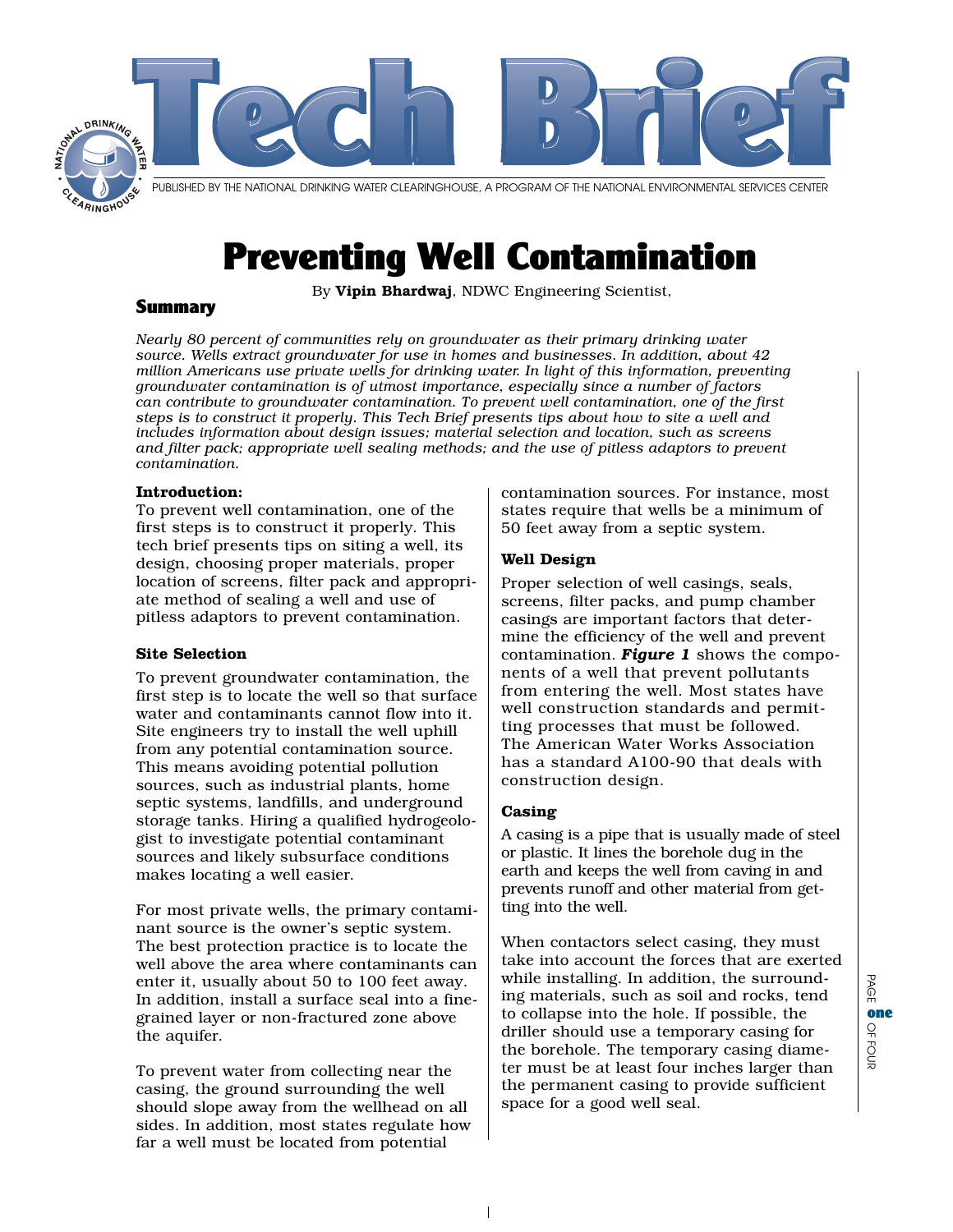# **Figure 1: General Resource Protection Well–Cross Section**

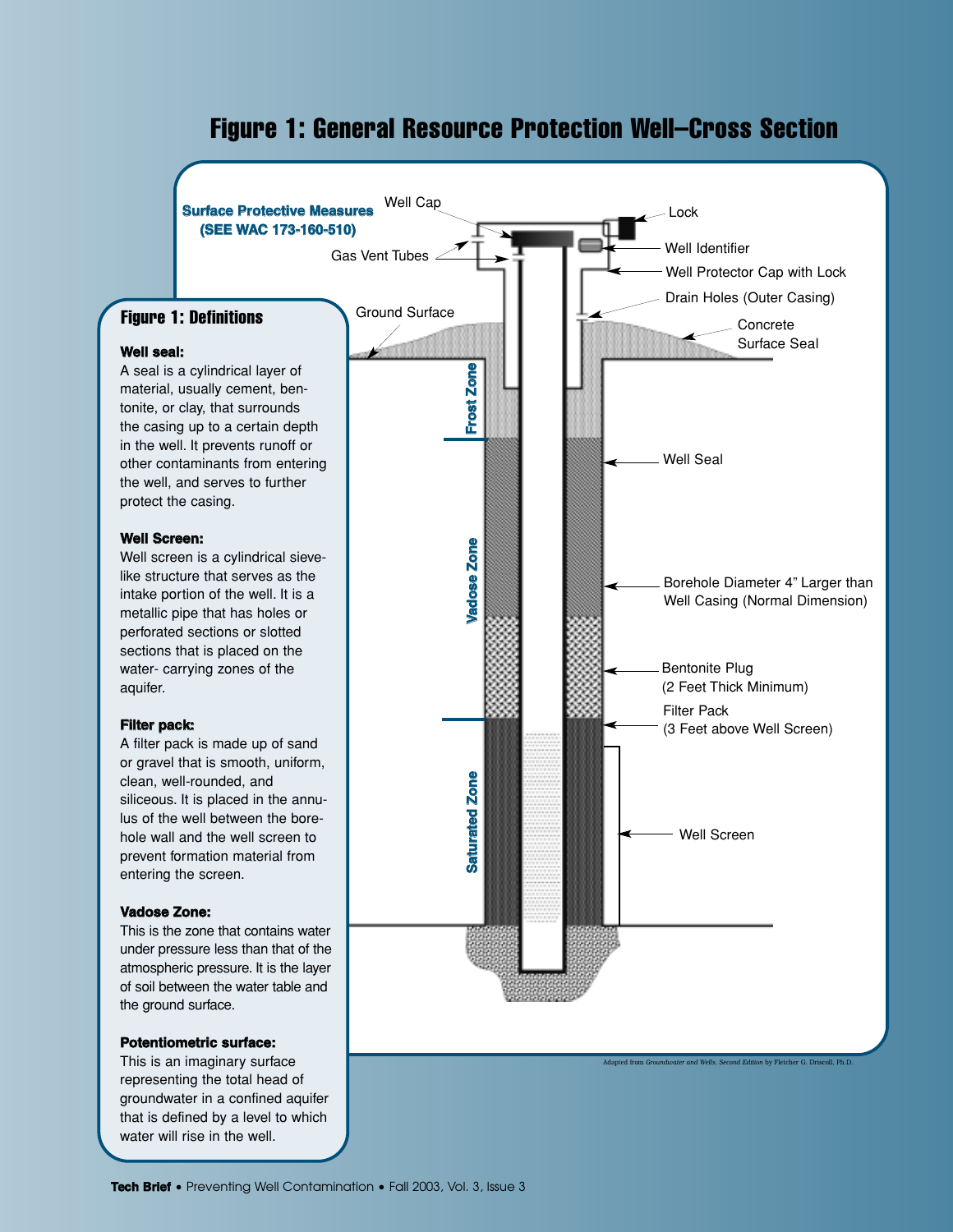The American Society for Testing and Materials, the American Petroleum Institute, and the American Iron and Steel Institute have specifications for casings. Most state standards require steel casing of a specified wall thickness for wells, whether for a community or private individual.

The diameter of the casing must leave enough room to install the submersible pump and still have space for maintenance. The size of the pump depends upon the desired well yield.

Casing depth also helps prevent well contamination. Logs of any other nearby wells and the local geology can help determine how deep the casing should go. The casing should extend at least 12 inches above the ground for sanitary protection. Reducing the casing's diameter requires a minimum of eight feet of casing overlap. A watertight well cap should be placed on top of the casing. The Water Systems Council (WSC) has standards for well caps and other well components.

#### **Well Screen**

A well screen is a cylindrical sieve-like structure that serves as the intake portion of the well. It is a metallic pipe that has holes or perforated sections or slotted sections that is placed on the water carrying zones of the aquifer. Proper selection, design, placement, and development of the screened section are very important and determine the well's efficiency and yield.

Since certain sections of the ground are more porous than others and, hence, carry more water, placing the screens in these sections will yield higher flow rates. By looking at the data collected during drilling, a good well driller can locate and place the screen in the proper zones.

To better understand conditions at the site, use borehole geophysical logs to grasp the subsurface conditions. In addition, visual inspection of the cuttings or samples can show if the layers of earth are sandy, coarse, or clayey. And to help determine well yield, use sieve analysis and hydraulic conductivity tests.

# **Filter Pack**

A filter pack is typically made up of sand or gravel that is smooth, uniform, clean, well rounded. It is placed in the area

between the borehole wall and the well screen to prevent formation material from entering the screen.

To enhance the permeability of the zone surrounding the screen, place a filter pack around it. A good filter pack keeps sediment out and decreases friction losses around the screen and is especially important if the aquifer consists of uniform fine sand. A filter pack allows for larger openings in the screen and improves well yield. To install a filter pack, start from the bottom of the screen, filling in to at least three feet above the top of the screen. Domestic wells do not require a filter pack.

## **Well Seals**

The most important components that prevent contaminants from entering the well are well seals. A seal is a cylindrical layer of material, usually cement, bentonite, or clay, that surrounds the casing up to a certain well depth. It prevents runoff or other contaminants from entering the well and serves to further protect the casing. The drilled hole must be four inches larger in diameter than the outer diameter of the casing so that the seal can be placed in the space between casing and the hole.

Well construction standards specify the material that well installers must use to seal the well, as well as the depth to which the well is grouted. Typically, public water supply wells are grouted to a depth of 50 feet. A cement slurry is pumped in the ringshaped space between casing and hole and the well is sealed from the bottom up. Grout is placed using a small diameter pipe called a tremie. A layer of bentonite two feet thick should be placed on top of the filter pack.

# **Pitless Adaptors**

Pitless adapters and pitless units are devices that attach to the well casing below the frost line and provide sanitary connections. They prevent entry of contaminants into the well near the surface. These devices provide access to the well for servicing. The adapter connects the casing with a horizontal line that supplies water through a removable seal joint. This connection allows the drop pipe and pumping equipment in the well to be easily removed for repair or maintenance work without digging the ground around the well.

 $\Omega$ OF three<br>으<br>이 고

B